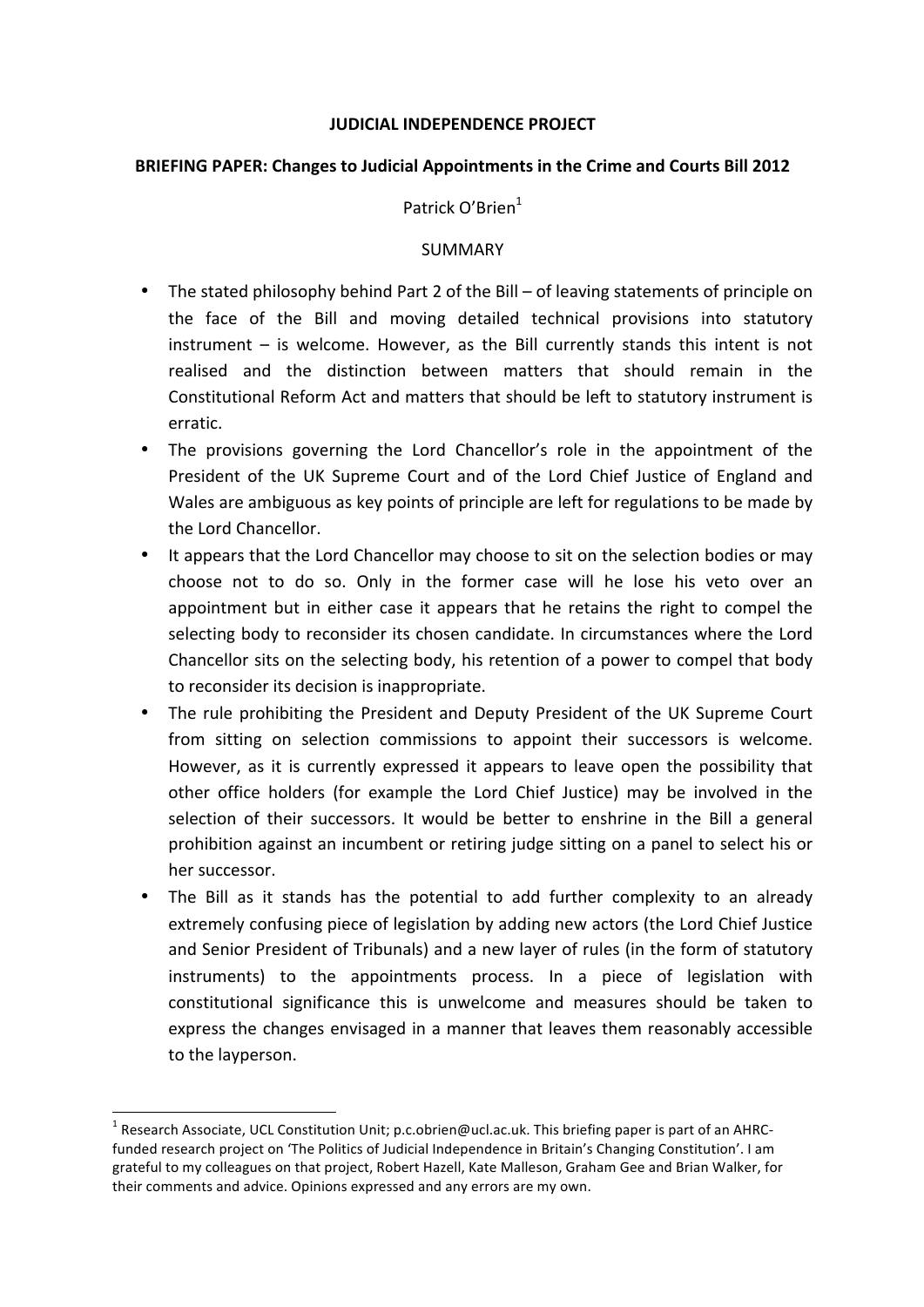## *1. Introduction*

The Crime and Courts Bill is a piece of general legislation jointly sponsored by the Home Office and the Ministry of Justice and announced in the Queen's Speech in May. It contains a large number of policy measures and organisational changes that, at least to the outsider, do not appear to bear much relationship to each other apart from falling within the general category of 'crime and the courts'. Parts 1 and 3 contains Home Office measures and court and judiciary-related matters are contained in Part 2. My focus in this comment is on the provisions on changes to the judicial appointments provisions of the Constitutional Reform Act 2005 (CRA) so I will outline the other court and judiciary-related measures in Part 2 only very briefly here.

Section 22 of the Bill creates a very limited and *ad hoc* power to permit television broadcasting of court proceedings which will allow the courts to dip a toe into court-based broadcasting but ensures that trial judges retain control over proceedings by giving them an essentially absolute power to ban television cameras from their courts (in subsections 22(3) and (4)). Schedules 9 and 10 of the Bill create a single County Court and a new single Family Court in England and Wales. The objective is efficiency: judges will no longer be confined to geographical jurisdictions and it will become possible to deploy judges of these courts anywhere within England and Wales. In the case of the Family Court there is the additional objective of simplifying the current rather complex jurisdictional structure which sees some matters being confined to the High Court, others to the county court, and so on. The new Family Court will be able to deal with all family matters. Section 20 of the Bill also provides for the collection of fines to be outsourced and for the cost of pursuing fines to be fixed to an individual who is in default.

Schedule 13 of the Bill makes provision for the deployment of judges across the courts and tribunals service, so that court-based judiciary can sit on tribunals and tribunal judges can sit on courts. This is a logical consequence of the unification of courts and tribunals into a single organisation  $-$  HM Courts and Tribunals Service (HMCTS)  $-$  in April 2011 and should, as in the case of the new single court systems, allow for the more efficient deployment of judicial resources.

# *2. Appointments and Diversity*

There are two measures in the Bill that are intended to assist in increasing the diversity of the judiciary. The first concerns part-time working, which is intended to increase the number of women in the judiciary (the operating assumption being that women retain a greater share of childcare responsibilities than do men). Schedule 12 of the Bill replaces the current statutory limits on the number of judges in the High Court, Court of Appeal and UKSC and replaces them with references to 'full-time equivalents'. The full-time equivalent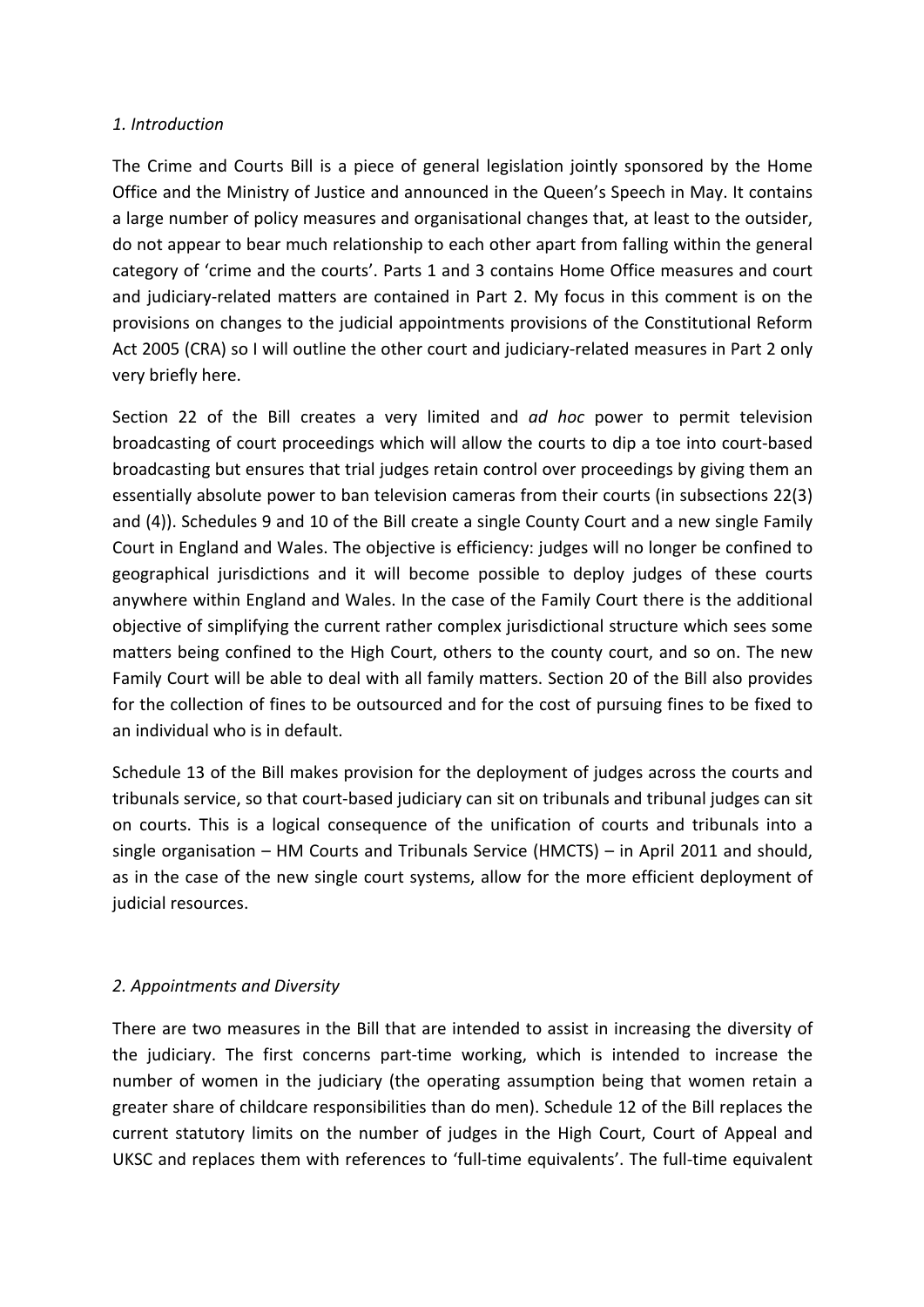number of judges is calculated by taking the number of full-time judges and adding, for each judge who is not full-time 'such fraction as is reasonable'. Thus the new total for the UKSC is 12 judges or full-time equivalent.

This approach is very sensible, although one wonders whether it is likely to have any real impact in the short to medium term. Fractional posts may be as attractive to male candidates as to female candidates and there is anecdotal evidence that the option of moving to a fractional post, which has been made available to district judges, has generally been taken up by male judges approaching retirement and wishing to cut down on their work commitments. One would also have to assume that practising female lawyers who have progressed far enough in their careers to be considered for the most senior judicial appointments would already have successful childcare arrangements (or indeed would already have raised their children). However, the change will be of immediate benefit to serving judges in lower courts who in some cases already benefit from fractional work arrangements and will now find it easier to progress in their judicial careers.

The second measure on diversity concerns the use of the merit criterion in appointment. Paragraph 9 of Schedule 12 inserts a new section  $63(4)$  into the CRA. This provides that the requirement that judges be appointed solely on merit does not prevent the application of the 'tipping-point' provisions of the Equality Act 2010 (section 159). Where two candidates are of equal merit section 159 allows the selecting body to prefer one for the purpose of increasing diversity.

The issue of diversity in appointments is perhaps the most controversial in this area. The proposed use section 159 reflects the conclusions of the Ministry of Justice's consultation on *Appointments and Diversity:* A Judiciary for the 21<sup>st</sup> Century (hereafter *Appointments and Diversity*) and also those of the Lords Constitution Committee in its recent inquiry into judicial appointments.<sup>2</sup> This is, however, about the most conservative implementation of a positive action policy that could be imagined. Given that many judges and lawyers are firmly of the opinion that it is logically impossible for two candidates to be of equal merit the tiebreaker provision could easily end up as a dead letter. Section 63(4) preserves the principle of selection 'solely on merit' on the face of the CRA and is not framed as a positive *instruction* to use diversity as a tiebreaker but rather as a negative statement that the act does not preclude it. The quality of the judiciary and the integrity of the principle of appointment on merit would not be imperilled by the very modest change entailed by a positive *requirement* to apply the tiebreaker rule.

<u> 1989 - Jan Samuel Barbara, margaret e</u>

 $2$  House of Lords Selection Committee on the Constitution, 'Judicial Appointments', 25<sup>th</sup> Report of Session 2010-12 (hereafter *Judicial Appointments*).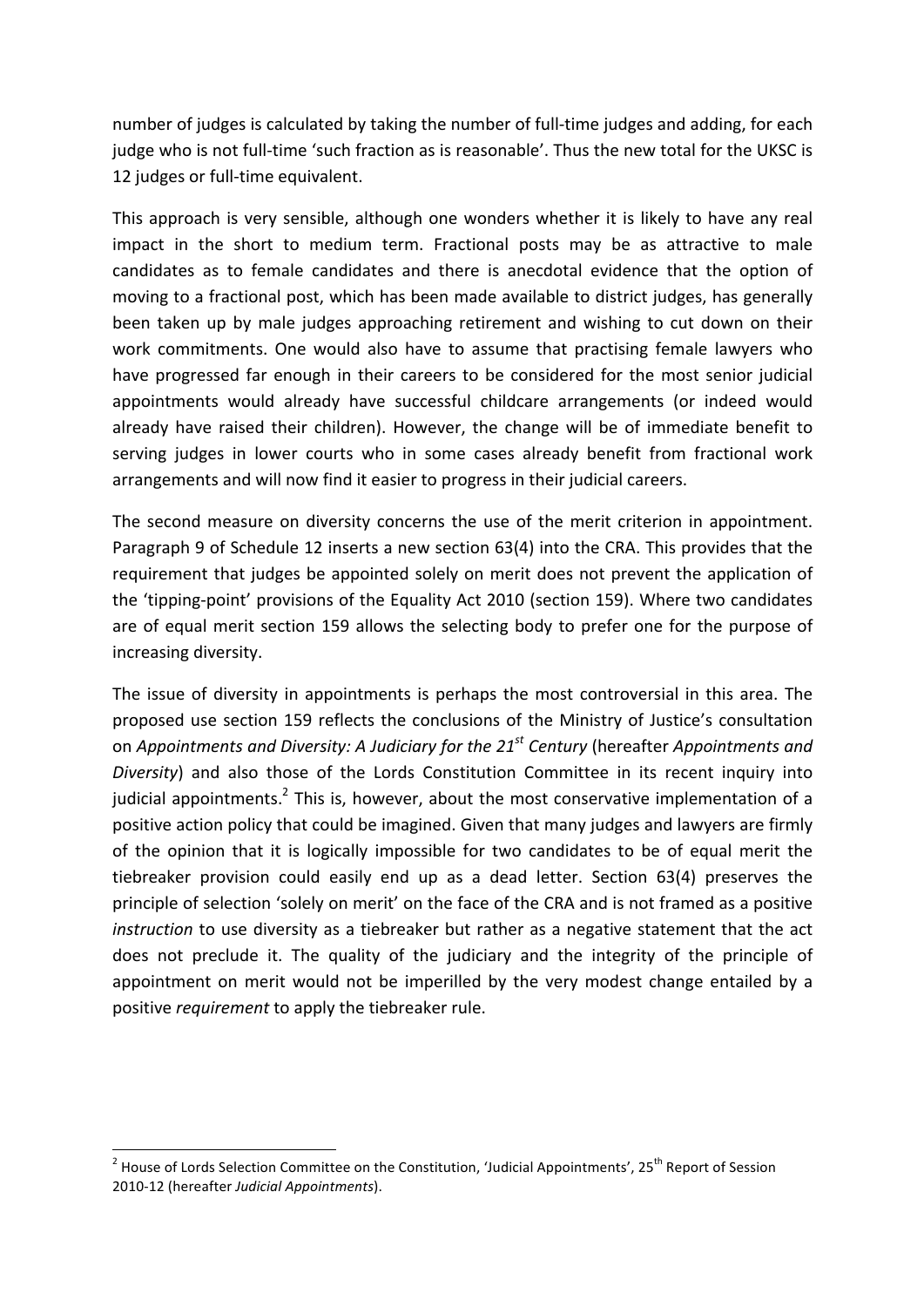# *3. Changes to the JAC and to the role of the Lord Chancellor*

*Appointments and Diversity* explains that the Ministry has adopted an approach that could be summarised as 'principle in, detail out' to the changes to the appointments provisions of CRA.

[W]hilst there is a broad consensus around the framework set out by the Constitutional Reform Act 2005 there is also a widely held view that the Act is too prescriptive, which reduces flexibility. ... It is intended that important matters of principle relating to the appointment process should, rightly, remain on the face of the Act and require detailed legislation to make changes.<sup>3</sup>

The rules governing the Judicial Appointments Commission (JAC) are amended in accordance with this general approach. Principles are left on the face of the Bill and the Lord Chancellor is given power to make more specific regulations by paragraphs 15-21 of Schedule 12. Whereas the CRA currently specifies the number of JAC commissioners, the Bill merely requires that the JAC consist of a lay chairman and a number of additional Commissioners as specified by regulations made by the Lord Chancellor with the agreement of the Lord Chief Justice (paragraph 1 of Schedule 12 CRA, as amended). The number of Commissioners holding judicial office must not be greater than the number of lay Commissioners (new paragraph 3A of Schedule 12). The Lord Chancellor's regulations must ensure that the Commission includes holders of judicial office, lawyers and laypersons. The regulations may also make further provisions about the Commissioners (there is, for example, specific reference to the possibility of a Commissioner with special knowledge for Wales), rules about their remuneration, terms of office, etc.

The role of the JAC remains essentially the same, but it is given a new role in the selection of deputy High Court judges (new section 9(2CA) Senior Courts Act 1981, as inserted by paragraph 49). Although this involves the deployment of already appointed judges to the High Court, the exclusion of these decisions from the purview of the JAC had been criticised as an anomaly because experience in the High Court is an advantage to those who wish to apply for a permanent position. Appointment decisions made in relation to deputy High Court judges therefore have a significant impact on the ultimate make up of the High Court bench (and by extension the appellate courts). There is also provision for non-legal positions to be removed from the scope of the JAC. Section 85 CRA is amended (by paragraph 60) to provide that this may be done by order of the Lord Chancellor, with agreement of the Lord Chief Justice.

Currently the JAC reports to the Lord Chancellor, who is given the option to accept, reject or refer back its proposed appointees. Part 4 of Schedule 12 of the Bill removes this responsibility from the Lord Chancellor for appointments below the level of the High Court. For the appointment of judges below High Court level the JAC will report to the Lord Chief

 <sup>3</sup> Appointments and Diversity, 32.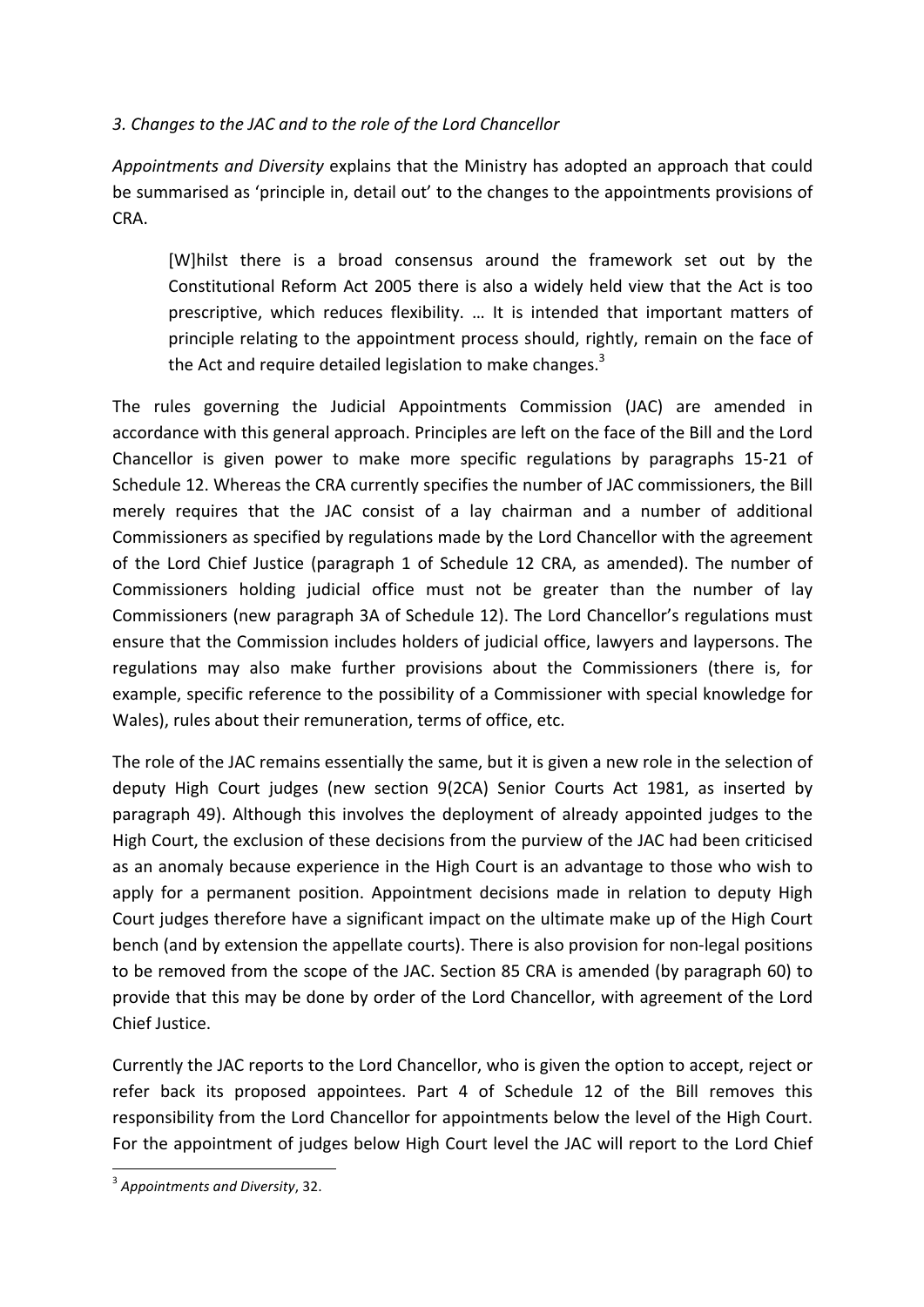Justice (amending Schedule 14 of the CRA). The Senior President of Tribunals assumes this role in respect of appointments to the First-Tier Tribunal and the Upper Tribunal (amending section 7(7) of the Tribunals, Courts and Enforcement Act 2007 and Schedule 14 of the CRA). Where an appointment is confirmed by the Queen, the Lord Chancellor retains responsibility for formally writing to the Queen and so will effectively become a post box once the Lord Chief Justice or Senior President of Tribunals have completed their parts in the process.

The transfer of some of the Lord Chancellor's role to the Lord Chief Justice had been anticipated, and current Lord Chancellor Ken Clarke has argued in evidence to the Lords Constitution Committee inquiry on judicial appointments that his lack of knowledge of the candidates for these positions has made his role 'largely ceremonial and ritualistic'.<sup>4</sup> The allocation of role to the Senior President is, however, unexpected. *Appointments and Diversity* explains that it had been assumed that courts and tribunals judiciary would be unified under a single head  $-$  the Lord Chief Justice  $-$  but that this change will not now take place. As a result the role as it applies to tribunal appointments is being transferred to the Senior President instead.

The Bill empowers the Lord Chancellor to make further regulations about the selection process, including powers for the Lord Chief Justice or Senior President to delegate their roles. However, in all cases the power to *dismiss* judges will remain with the Lord Chancellor (with the concurrence of the Lord Chief Justice or the Senior President as appropriate).

 

<sup>&</sup>lt;sup>4</sup> Judicial Appointments, 15.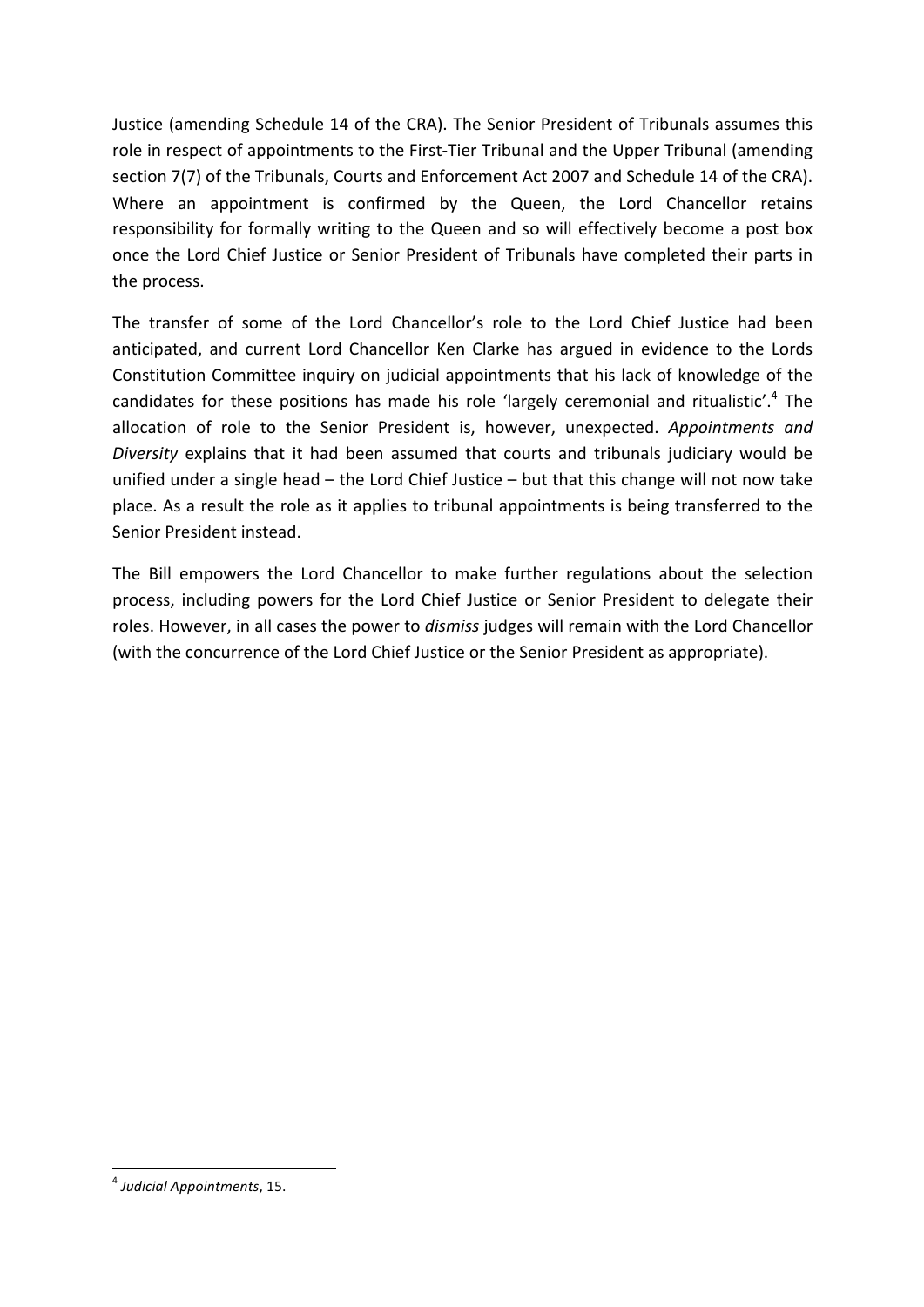# *3. Changes to Senior Judicial Selection Processes*

Under the CRA, selection exercises for senior judicial positions (above High Court level) are not conducted by the JAC but rather by *ad hoc* selection commissions and panels.<sup>5</sup> The Bill modifies the rules governing these bodies, establishing two primary formats. The first is what I will call the 2+2+2=5 Format. This rule will apply to selection panels for England and Wales. These panels must have an odd number of members (no less than five), including two lay members, two judicial members and two JAC members (but one person may satisfy more than one of these requirements  $-$  e.g. a lay JAC member counts under both of those headings). Additional rules apply to the appointment of the Lord Chief Justice.

For UK Supreme Court (UKSC) appointment commissions the  $2+2+2=5$  rule also applies, but there are additional requirements. Because of the unusual position of the Supreme Court as the apex court over England and Wales, Scotland and Northern Ireland members from each of these jurisdictions must be included. The *UKSC Format* requires an odd number of members (no less than five), including at least one serving Supreme Court judge, at least one lay member and at least one member each from the JAC, the Judicial Appointments Board for Scotland and the Northern Ireland Judicial Appointments Commission. Additional rules apply to the appointment of the President and Deputy President.

The Bill also deletes large parts of the existing CRA provisions on appointments. If the Bill is passed as it currently stands the mechanisms for senior appointments will be as outlined in the table below.

 $<sup>5</sup>$  The CRA draws a distinction between 'commissions' and 'panels'. In the case of the Supreme Court, selection</sup> commissions are convened by the Lord Chancellor and operate entirely independent of the JAC (section 26 and Schedule 8, CRA 2005). In the case of senior positions in England and Wales, selection panels are independent but are formally convened by the JAC and constitute panels of that body (see e.g. sections 70-71 CRA 2005).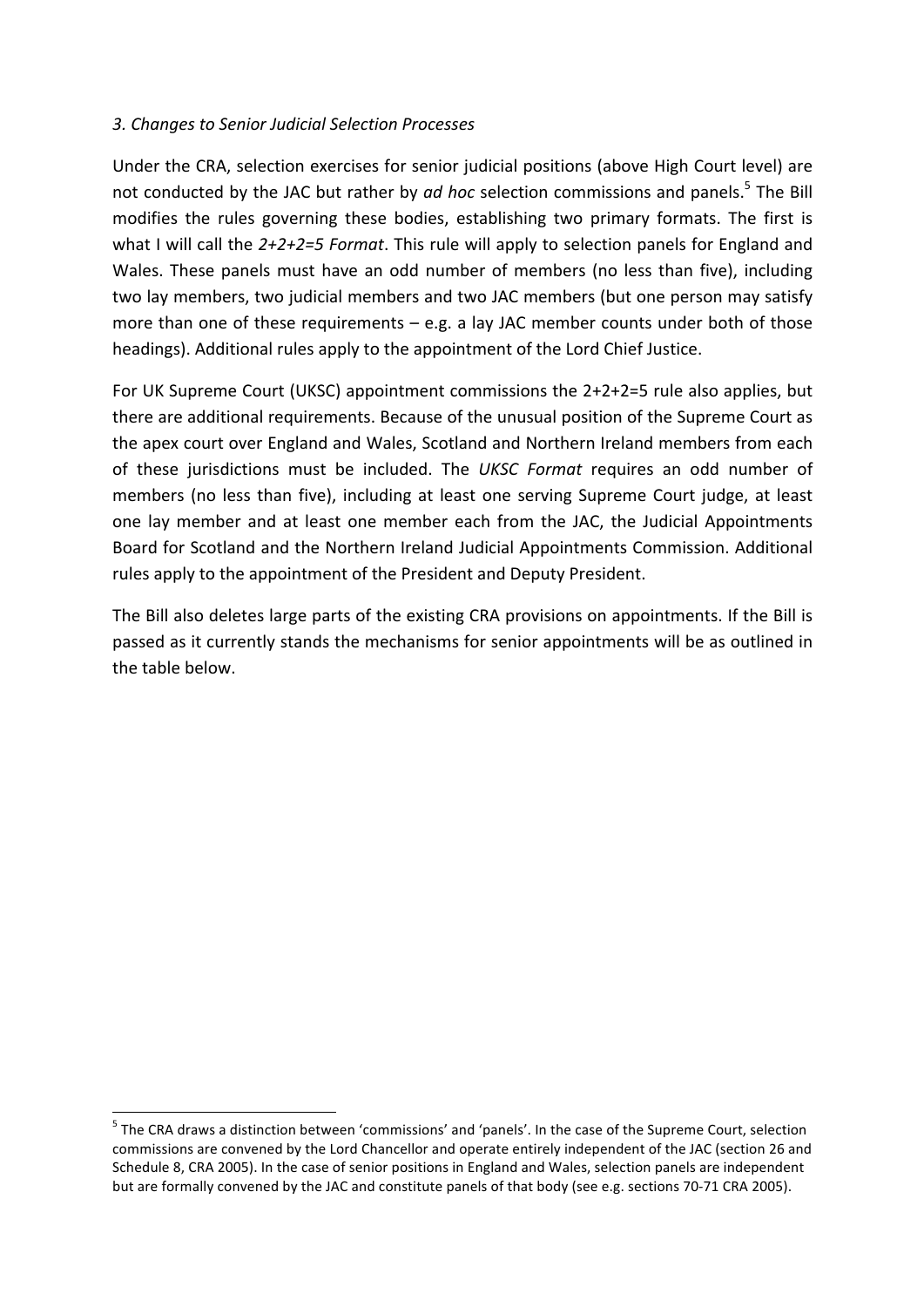| Role                                                                                                                 | Format      | <b>Special Rules</b>                                                                                                                             | <b>Role of Lord Chancellor</b>                                                                                                                                                                                                                              | <b>Statutory Provision</b>                                                                                                                                                                     |
|----------------------------------------------------------------------------------------------------------------------|-------------|--------------------------------------------------------------------------------------------------------------------------------------------------|-------------------------------------------------------------------------------------------------------------------------------------------------------------------------------------------------------------------------------------------------------------|------------------------------------------------------------------------------------------------------------------------------------------------------------------------------------------------|
| President of<br><b>UKSC</b>                                                                                          | <b>UKSC</b> | Incumbent<br><b>UKSC</b><br>President may not sit<br>Lord Chancellor may<br>sit<br>Must be chaired by<br>layperson other than<br>Lord Chancellor | Lord Chancellor may make<br>regulations permitting him to<br>reject a selection if he is not a<br>member of the commission.<br>He retains the power to make<br>regulations permitting him to<br>compel the commission to<br>reconsider even if he does sit. | Sections 27 and 27A<br>CRA 2005, as<br>amended/inserted by<br>paragraphs 4 & 5 of<br>Schedule 12 of the<br>Bill.                                                                               |
| Deputy<br>President of<br><b>UKSC</b>                                                                                | <b>UKSC</b> | Incumbent<br>Deputy<br><b>UKSC</b> President may<br>not sit                                                                                      | Lord Chancellor may make<br>regulations permitting him to<br>compel the commission to<br>reconsider its selection or<br>permitting him to reject a<br>selection.                                                                                            | Sections 27 and 27A<br>CRA 2005, as<br>amended/inserted by<br>paragraphs 4 & 5 of<br>Schedule 12 of the<br>Bill.                                                                               |
| <b>Ordinary UKSC</b><br>Justice                                                                                      | <b>UKSC</b> |                                                                                                                                                  | Lord Chancellor may make<br>regulations permitting him to<br>compel<br>the<br>selection<br>commission to reconsider its<br>selection or permitting him to<br>reject a selection.                                                                            | Sections 27 and 27A<br>CRA 2005, as<br>amended/inserted by<br>paragraphs 4 & 5 of<br>Schedule 12 of the<br>Bill.                                                                               |
| Lord Chief<br>Justice                                                                                                | $2+2+2=5$   | Lord Chancellor may<br>sit<br>Must be chaired by<br>layperson other than<br>Lord Chancellor                                                      | Lord Chancellor may make<br>regulations permitting him to<br>reject a selection if he is not a<br>member of the panel.<br>He retains the power to make<br>regulations permitting him to<br>compel<br>the<br>panel<br>to<br>reconsider even if he does sit.  | Section 70 CRA 2005<br>as amended by<br>paragraphs 54 and<br>section 94C as<br>amended by<br>paragraph 50 of the<br>Bill.                                                                      |
| Head of<br><b>Division</b><br>Senior<br>President of<br><b>Tribunals</b><br><b>Ordinary Court</b><br>of Appeal Judge | $2+2+2=5$   |                                                                                                                                                  | Lord Chancellor may make<br>regulations permitting him to<br>compel the selection panel to<br>reconsider its selection or<br>permitting him to reject a<br>selection.                                                                                       | Sections 70, 75B and<br>79 CRA 2005 as<br>amended by<br>paragraphs 54, 56 and<br>59 of the Bill and<br>section 94C CRA 2005<br>as amended by<br>paragraph 50 of<br>Schedule 12 of the<br>Bill. |

Appointments and Diversity explains that the selection commission for UKSC judges will include a judge from Scotland, Northern Ireland or England Wales in addition to the serving UKSC judge on the panel. The Bill does not directly provide for this, but leaves it open for the Lord Chancellor to create regulations that would have this effect (he could, for example, specify that a second judge be added as a sixth member). The same applies to some of the other policies that the *Appointments and Diversity* paper announced; for example that a commission to select the President of the UKSC should have seven members and that the Lord Chief Justice should chair the selection commissions for Heads of Division.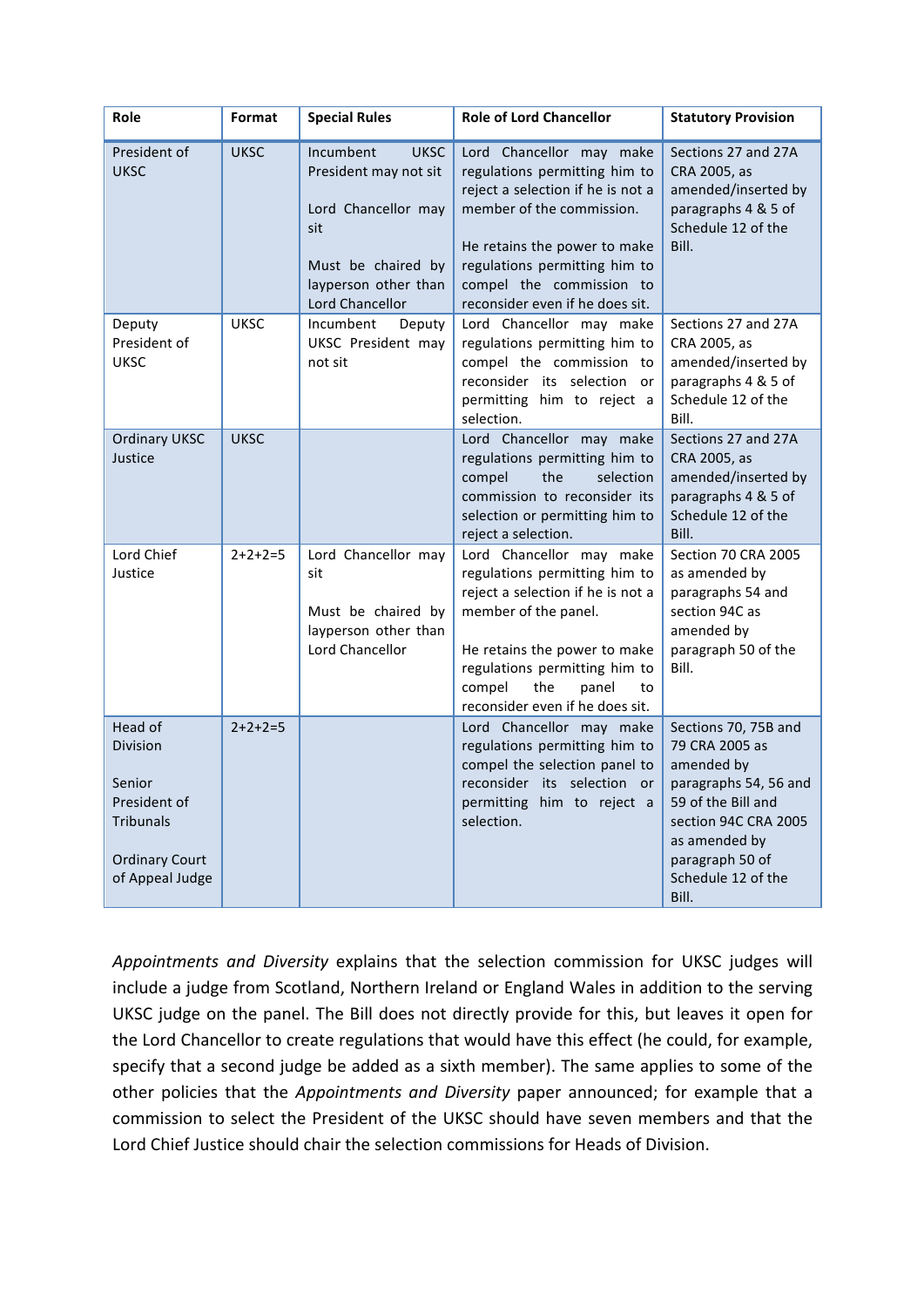The Bill empowers the Lord Chancellor to make a wide range of regulations about the appointments process. Where these regulations concern the UKSC the Lord Chancellor is obliged to seek the agreement of the 'senior judge' of the UKSC and must also consult the Scottish First Minister, the Welsh First Minister, the Lord Chief Justice of England and Wales, the Lord President of Scotland and the Lord Chief Justice of Northern Ireland. UKSC regulations must secure Parliamentary approval through the affirmative resolution procedure (new section 27A CRA, as inserted by paragraph 5, Schedule 12). In the case of regulations applying to appointments in England and Wales no consultees are specified and no requirement for Parliamentary approval applies, but the Lord Chief Justice must consent to the regulations.

## *4. Comment*

Broadly speaking, the changes achieved by the Bill move judicial appointments in the right direction. The statutory rules governing the JAC are relaxed so that that organisation can operate more flexibly. The measures on diversity send out an important symbolic message, even if their efficacy remains to be seen. The philosophy behind the changes  $-$  to make the CRA a document that enshrines principles rather than a body of rather arcane rules, leaving administrative minutiae for statutory instruments  $-$  is exactly right. The problem is that this philosophy is not realised in the Bill as it currently stands.

The balance between material that has been left on the face of the Bill and what should be settled by statutory instrument is erratic. The distinction between the requirement that a UKSC judge sit on UKSC appointment commissions (required by the Bill) and the separate requirement that a non-UKSC judge must also sit (a policy declared in *Appointments and Diversity* but which is not in the Bill itself) is surely not one of principle. This confusion is at its most pronounced when it comes to the role of the Lord Chancellor in the selection process.

New section  $27(1C)(c)$  CRA 2005 provides that the commission to select the President of the Supreme Court '*may* include the Lord Chancellor' (my emphasis). On the face of the Bill it would therefore appear that the Lord Chancellor is permitted, but not compelled, to sit on a commission to select the President. New section 27A empowers the Lord Chancellor to make regulations about membership and procedures so it is presumably possible for the Lord Chancellor to make rules giving himself the option to sit or compelling him to sit (but the regulations could not prohibit him from sitting). The regulations may, further, permit him to reject a recommendation *but only if he does not sit* out of the understandable concern that the Lord Chancellor he not have two bites of the cherry. So we arrive at a rather odd situation whereby the Lord Chancellor might choose to sit and lose his veto or choose not to sit in order to preserve his veto. A Lord Chancellor who did not like the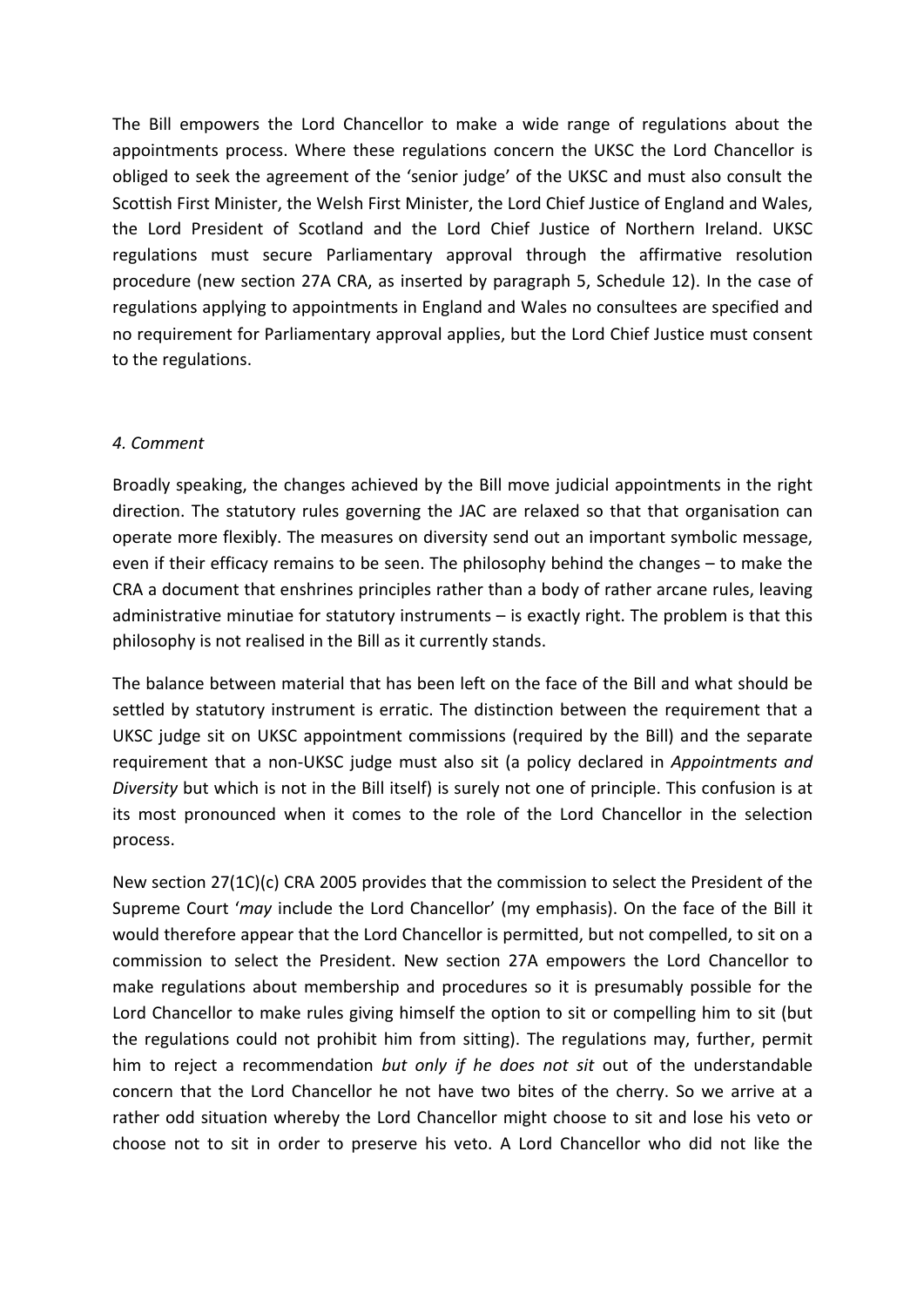obvious candidate for the job of President and wished to prevent him or her getting the job might choose to do the latter.

If the provisions on the veto are odd, the provisions concerning the power to require that a commission reconsider its decision appear to be contradictory. The Bill prohibits the Lord Chancellor from chairing a commission he sits on. Yet he may (by regulations) give himself the power to require a commission to reconsider a recommendation, apparently irrespective of whether or not he has been a member of the commission. The 'reconsideration rule' will place the Lord Chancellor in a pre-eminent position within any commission. The other members will in practice be required to seek his agreement to any decision they wish to make. These anomalies are replicated for appointment panels for the Lord Chief Justice (new section 94C). The apparent confusion here may be mere oversight. The rules governing appointment regulations are general, whereas the rules about appointment of the President of the Supreme Court and the Lord Chief Justice are specific. If, however, it is intended that the Lord Chancellor should have these overlapping powers this point is sufficiently important that it should be settled in the Bill, not by regulations that the Lord Chancellor himself makes.

There is a further anomaly. At present the President and Deputy President are obliged to sit on commissions to select all UKSC justices, including their successors. This requirement is generally considered to be inappropriate and Lord Phillips argued for its removal in his evidence to the Lords Constitution Committee.<sup>6</sup> The Bill specifies that President and Deputy President of the Supreme Court cannot sit on selection panels to choose their successors. So far, so good. However, in specifying this in addition to the general rules on UKSC commissions (rather than simply deleting the reference to the role of the President and Deputy President) the Bill implicitly suggests that it is permissible for other judges to sit on panels to choose their successors. There is no good reason to limit the 'no incumbents' rule only to the Supreme Court. As the Constitution Committee report puts it, '[i]t is contrary to well-recognised principles of appointments for an individual to select his or her successor.'<sup>7</sup> It would be better to enshrine as a general principle in the Bill that no incumbent or retiring judge may sit on a panel to select his or her successor.

In making these changes to the rules governing appointments, one gets the impression that the Ministry of Justice has taken to heart the complaint that the CRA provisions on judicial appointments are too detailed and too prescriptive when in reality it would have been better to address directly the sheer complexity of the appointments architecture from which these complaints flow. Some of these difficulties appear to arise from failure to fully articulate the core principles. The Bill succeeds in cutting out much of the detail from the CRA but because of the inconsistent treatment of core principles (some remaining in the CRA, some left for regulations to resolve) this detail will merely be replicated in the

<u> 1989 - Jan Samuel Barbara, margaret e</u>

<sup>6</sup> *Judicial Appointments*, 45. <sup>7</sup> *ibid*.